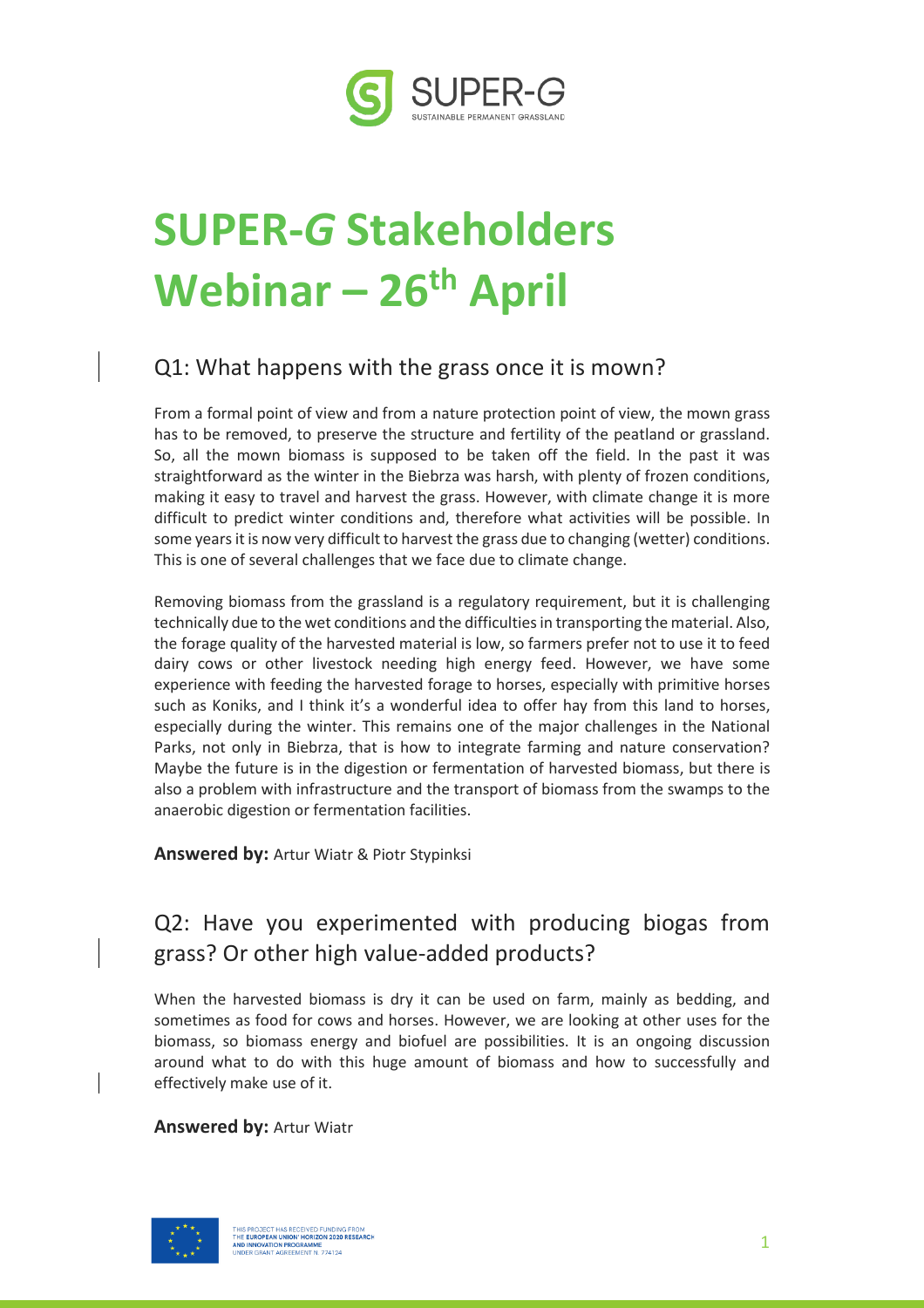

## Q3: What factors have the greatest negative impact on the bird population in the Biebrza National Park?

I think the two most significant challenges are controlling water levels, which is exacerbated by climate change, and plant succession, i.e. encroachment of shrubs and trees into open non-forest habitats. These are the two main problems: water and vegetation management.

**Answered by:** Piotr Marczakiewicz

Q4: What are the main threats to protecting the bird populations in the National Park from a water levels perspective and from a climate change and political perspective? What are the main threats to preserving the value of the National Park?

Politics is very important because we need funding. We need money to support conservation activities to protect birds and to manage grasslands. Being in the European Union helps with funding. However, most of the money we use for this management is funding for agriculture rather than nature protection. There is very little money for nature protection.

**Answered by:** Piotr Marczakiewicz

## Q5: The farmers earn money from environmental schemes. Is that enough money for them?

Changes in agriculture in recent decades present challenges for conservation management. All our habitats are human-made but it was extensive agriculture with mowing by hand that created them. Unfortunately, very few people are still interested in these traditional practices, so land tends to be either abandoned or farmed more intensively. Both these changes are not good for biodiversity and farmers are not very interested in extensive agriculture because it is more intensive production that provides higher revenues and a potentially more profitable system. Agri-environment agreements are available, but payment rates have not changed in 15 years since the schemes began. Now there are not many farmers who are interested in dry land farming. It is practiced, but tends to be focused within the Biebrza National Park where intensive agriculture is not permitted. On private land outside Biebrza National Park, farmers are more interested in intensive agriculture.

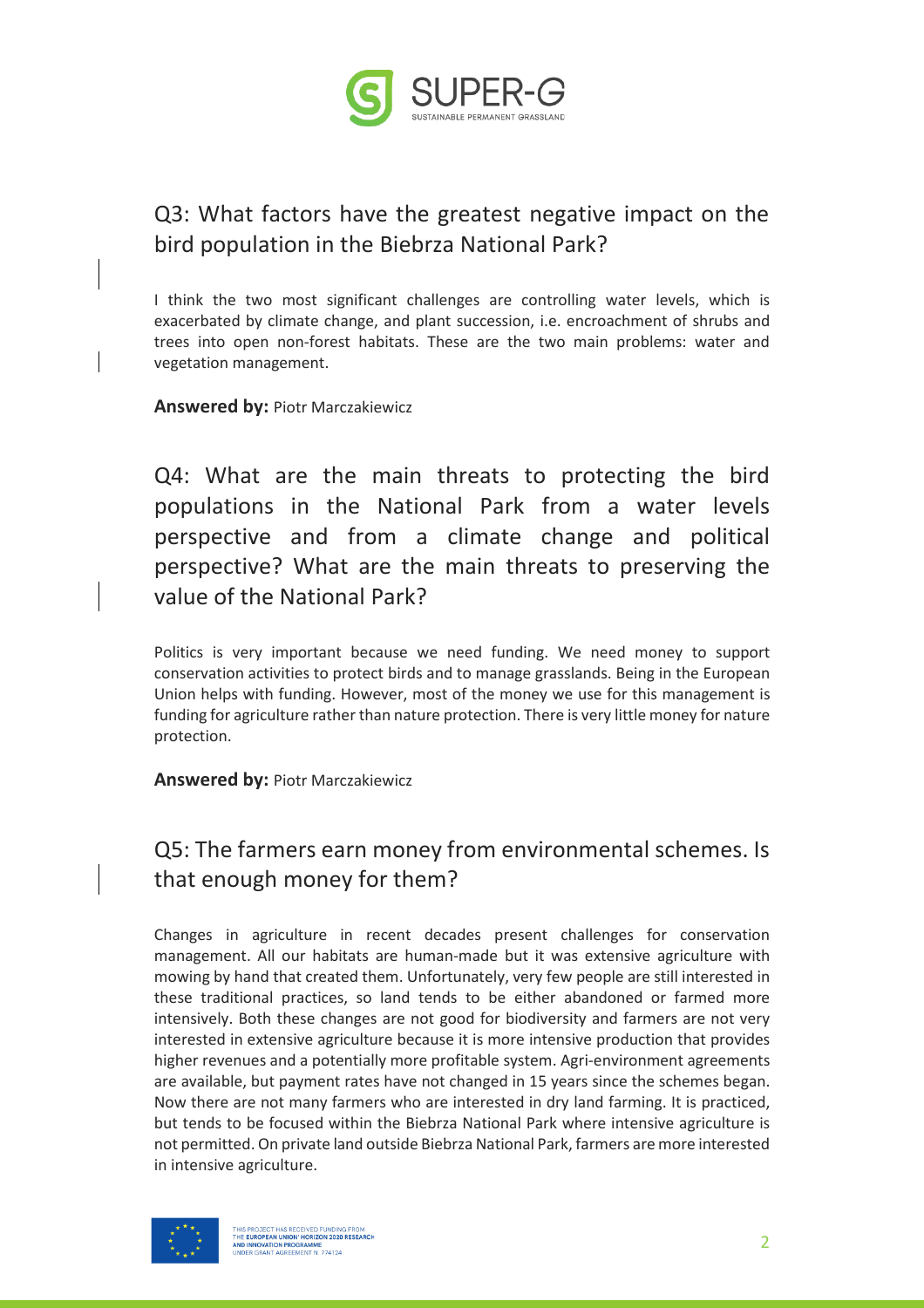

#### **Answered by:** Piotr Marczakiewicz

# Q6: Companies and non-governmental organizations are keen to sign up private farmers to long-term land management agreements. Can you explain more about farmer interest in joining these agreements and programs?

This is one of the very successful and very efficient mechanisms of active nature conservation on the grassland and peatland meadows in the Biebrza National Park. It is based on agri-environmental scheme payments with the land owned by the park leased to outsourcing operators through public tender. Every year a public tender is organised and different interested organizations, and individuals can bid for the work. It is based on specific terms and conditions and we sign a contract for five years with the applicant who provides the best value for money. We ensure that nature protection objectives and activities are presented in the paper and the National Park receives some payment for leasing the land. The mechanism is reliant on the agri-environment scheme because the organisations or bodies who sign the contract with the park usually apply for financial support from the agri-environment schemes. Nature conservation activities ae therefore reliant on funding from the agri-environment scheme program. It is unclear what would happen if no agreement or schemes were offered to the farmers.

**Answered by:** Artur Wiatr

## Q7: What is the level of interest in agri-environment schemes in other regions of Poland, and in Czech Republic and the Netherlands?

Grass is viewed differently in regions dominated by dairy production. Here, the farmers prioritise intensive production and are more interested in the high yields of quality milk demanded by three large milk processing companies. Even so, these companies recognise that they need to improve their environmental credentials and can possibly learn from practices within areas such as the Biebrza National Park and Narwiański National Park.

In Czech Republic, agri-environment schemes are often not well received by many farmers as forage quantity and quality is restricted in protected areas. If there is sufficient summer rainfall, and good production from other grasslands, they are happy to receive the financial support from their agri-environment scheme grassland. However, in the dry summer of 2018, which was the third dry year in succession, they had significant challenges as they had already depleted their forage reserves and the agri-environment

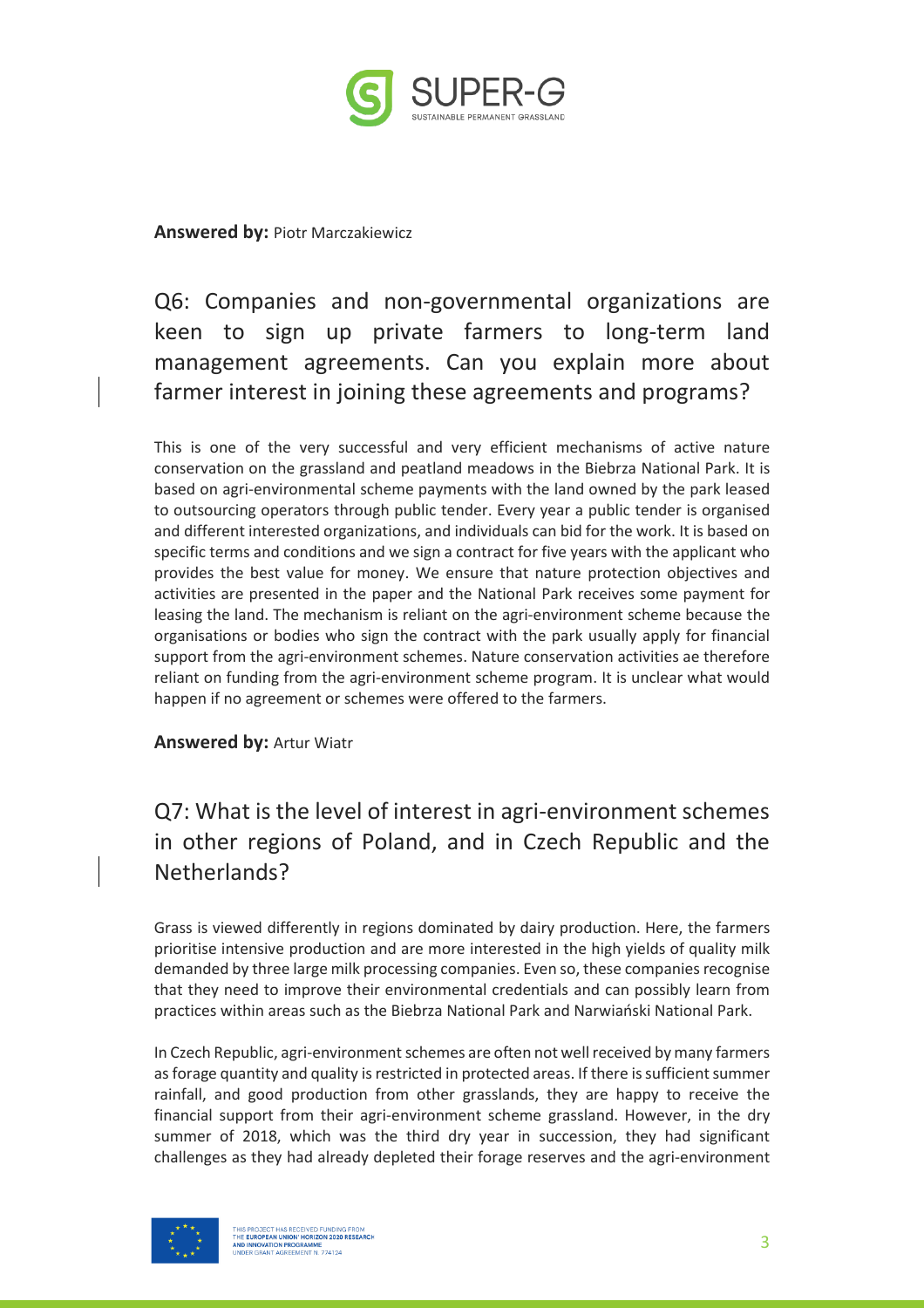

funding did not compensate them for the lost production and was not sufficient to buy replacement hay to feed their livestock. The conflicts between agri-environment schemes and production are particularly high in dry years.

The challenges mentioned in Poland and Czech Republic also occur in the Netherlands and have been acknowledged for many years. Farmers receive funding from agri-environment schemes, but many farmers are more or less obliged to run very intensive systems due to the high price of land, buildings, labour and machinery. With such high costs, and to achieve a profitable business model, they need to have a minimum number of livestock on their farm to produce a certain amount of milk and meat. In addition, there is pressure from regulations, farming social norms and other societal preferences and priorities.

**Answered by:** Andrezj Borusiewicz, Stanislav Hedjuk & Jouke Oenema

Q8: In the high output dairy systems in the Netherlands, how much of the *c*. 20,000 kilograms of milk per hectare is produced from the permanent grassland and how much from concentrates?

The farmers do not produce all the livestock feed on the farm. With this high level of output, half of the feed rations are grown on farm and the other half are imported. Approximately 25-30% is imported as concentrates and the remainder (of the imported feed, i.e. 20-25% of total feed) is imported as maize or by-products from sugar beet and other food-processing industries.

**Answered by:** Jouke Oenema

Q9: In the Biebrza National Park, in what kind of habitats can the grassland be managed by grazing instead of cutting? In many of these areas cutting and removing the biomass or the hay is very expensive and difficult to organise.

Most of the wetlands in Biebrza National Park are wet peatlands that are not suitable for grazing by most cattle breeds. Only the riparian areas (next to the rivers) and other areas with mineral soils are good for grazing. Some areas were grazed in the past on quite a large scale but now farmers tend to have cows in one place and the feed is brought to the cows. For dairy farms, this reduces the need to bring the cows back and forth from the pasture to the milking parlour daily or twice daily. Land abandonment is also an issue in

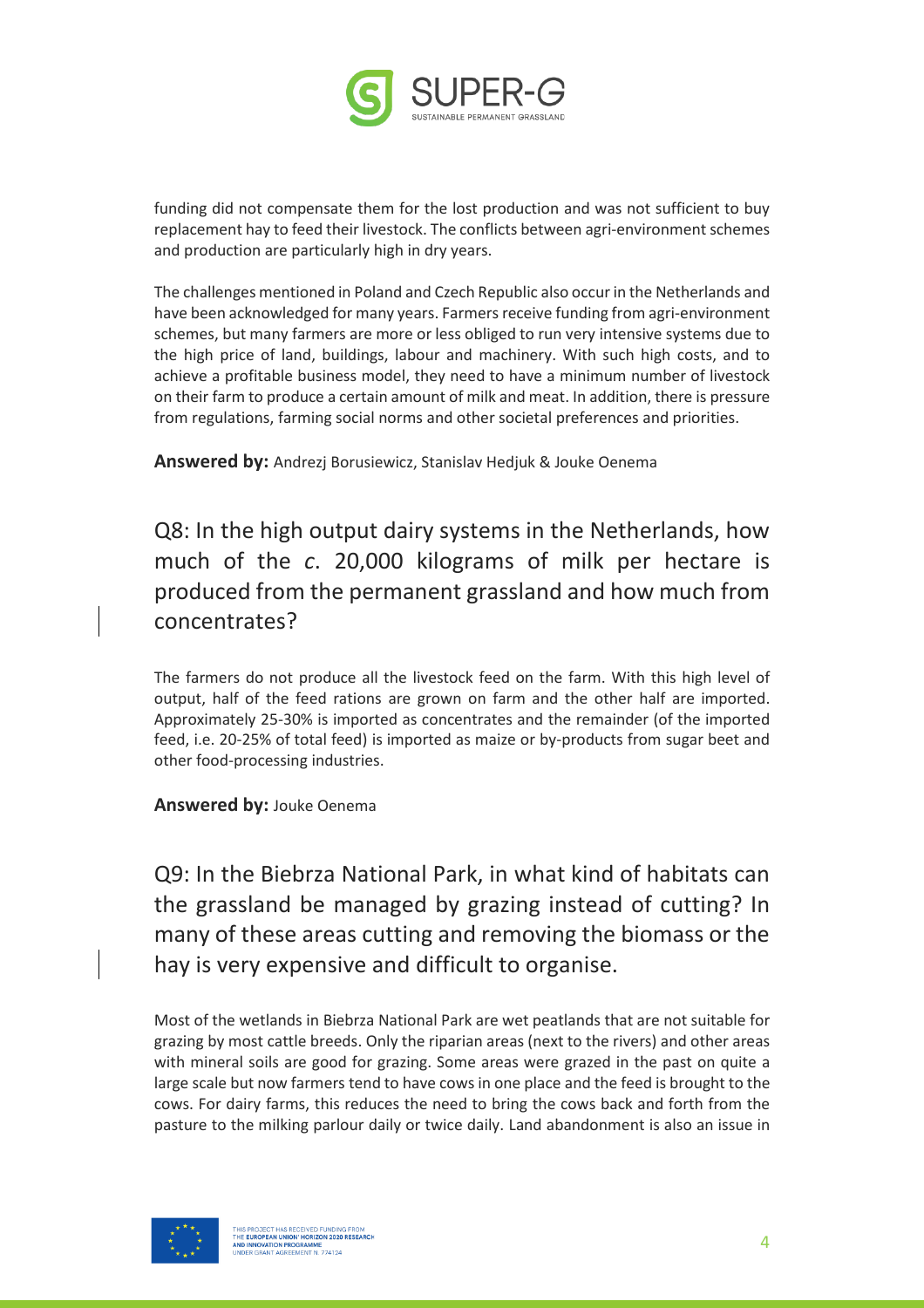

some areas, which is a problem for nature conservation as these pastures near a river are important habitats for waders and they are lost if the grassland isn't managed.

**Answered by:** Piotr Marczakiewicz

# Q10: In the Netherlands how do farmers deal with Europe and the regulations associated with the Nitrates Directive and Water Framework Directive?

There is an ongoing debate about how livestock farms should be regulated. A Nitrates regulation derogation is still in place so farms can apply to have higher stocking rates if they meet certain conditions. The derogation allows a livestock nitrogen (N) production (i.e., stocking rate) limit of 230 to 250 kg total N/ha depending on the soil type. Without a derogation, the livestock N farm limit is 170 kg N/ha and if their livestock produce more N than this, they have to export the surplus of manure from the farm. At the same time, they may have to import mineral fertilizer, which increases their costs. Farmers have to pay to export their manure, so arable farmers get money from the dairy farms to use that manure.

#### **Answered by:** Jouke Oenema

Q11: Grazing on peaty permanent grasslands is not straightforward because of the wet soils, low grass quality, long distance from farm to pasture and narrow fields. How can grazing be improved, not only in the Biebrza National Park but on other valuable natural habitats on peat soils (for instance) and more generally in Europe?

Grazing does occur on peatlands in the Netherlands and elsewhere, so it can be done. However, this is only possible when the water levelsin the ditches are controlled, allowing grazing to start in April for cows and young stock. Of course, lowering of water levels is only managed on productive grassland and creates some conflict with other grassland services, so it depends on what services and values we as a society would like to prioritise. If water levels are lowered it has a negative impact on other services such as habitat support for birds. So yes, it is possible to graze intensively on peatlands, but it requires a significant amount of investment (e.g., to control water levels) and impacts on other ecosystem services.

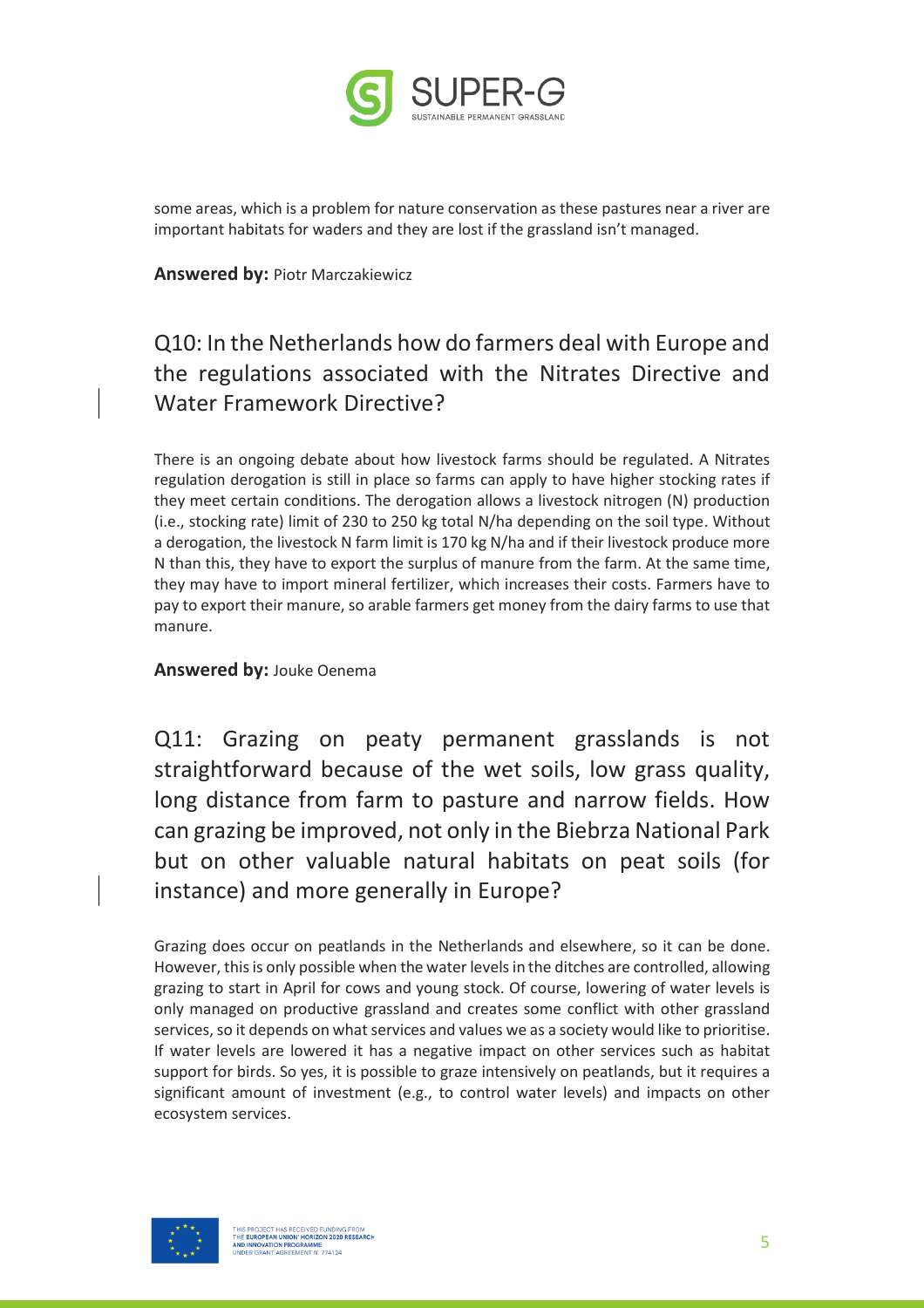

Extensive agriculture was widespread in the past. Farmers used 'free grazing' practices, when cows were released into the marshes; they grazed where and when they wanted and would return to the farmstead for the night. The problem is when livestock numbers increase, because if a farmer has five cows, they can send them into the marshes in the morning and milk them when they return, but if the farm has 100 or 200 cows, the same extensive practices are not practical. Grazing with beef cattle may be more effective, but beef from the marshes is not popular with a limited market for it in Poland because of its high price.

**Answered by:** Jouke Oenema & Piotr Marczakiewicz

Q12: What types of grassland management are needed to preserve the typical peatland landscape with its high biodiversity and environmental value and to offer farmers suitable grass and fodder?

In some situations, it is a conflict between farmers and ecologists and nature protection organizations, so I agree that at the present moment cutting is the optimal form of management, but the time of cutting is critical and create a conflict. For example, for nature conservation purposes it would be necessary to cut as late as possible in the summer, whereas farmers prefer to cut earlier to harvest higher quality grass. I think we are not able to resolve this problem without providing farmers with support and advising farmers to consider the impacts of early cutting on the environment. If farmers are to cut some fields later, they expect some sort of compensation for the reduction in milk production. I remember very well many years ago, farmers asked a very simple question: "Who pays for biodiversity? Who will pay? I am for biodiversity, but who will pay me the difference?", and I think that question still exists. Some farmers apply for extra supplementary payments. However, many are reluctant to join some agri-environment schemes because there is often a lot of paperwork involved and generally it is difficult to find a neutral solution for everybody with the right balance between scheme application requirements and financial rewards.

**Answered by:** Piotr Stypinksi

Q13: Farmers are not happy to have grass and then protected areas, but how can we increase the attractiveness for them? And is there a role for society?

One basic conclusion, which comes from our discussion with farmers, is that many of them would be interested to contribute to supporting biodiversity in protected areas. However,